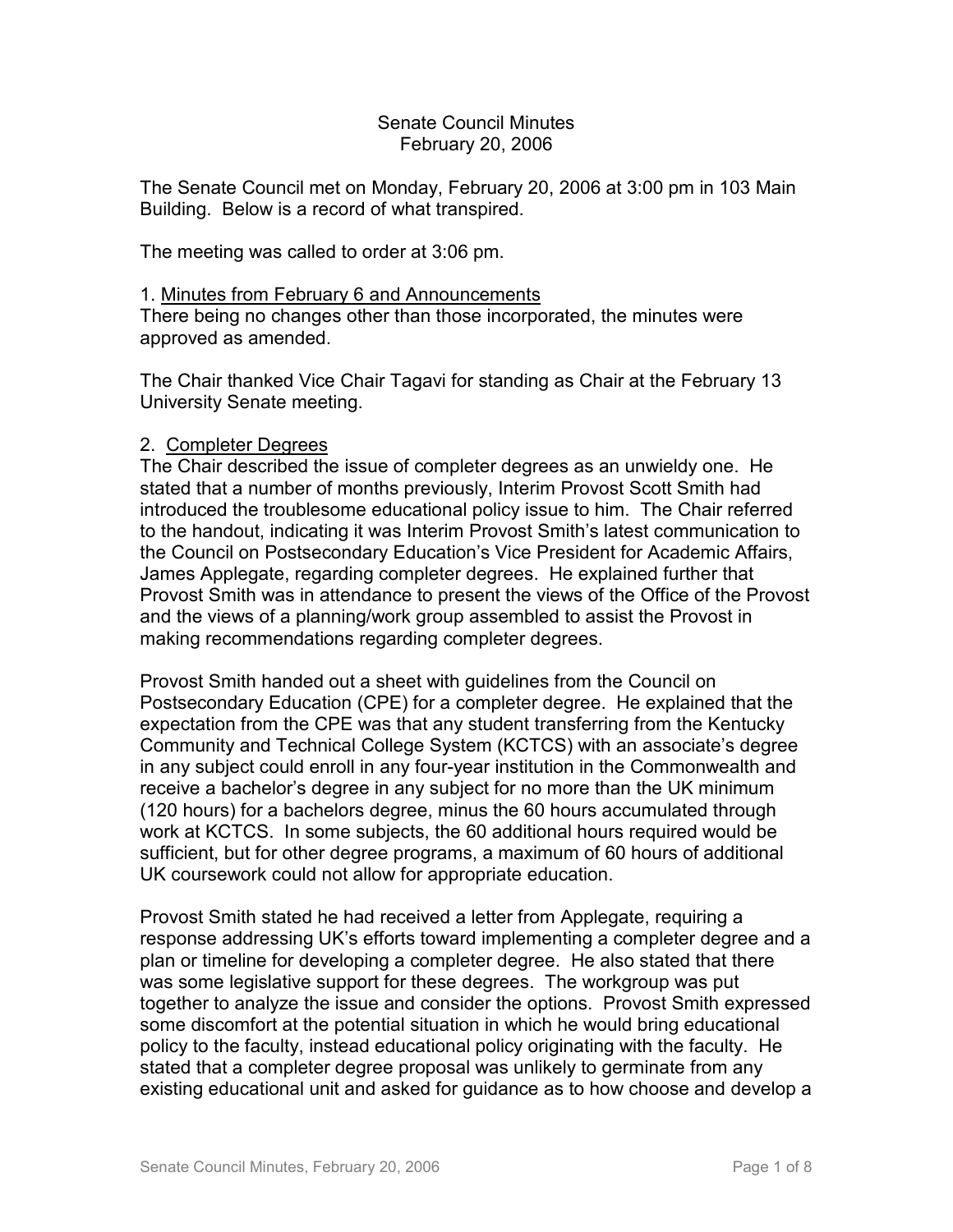curriculum. He spoke about broader legal issues, accreditation issues and University regulations (*Governing Regulations*, *Administrative Regulations*, and *University Senate Rules*) on the process of determining educational policy at this University. Provost Smith spoke to the importance of both faculty members and faculty bodies in control of degrees and curriculum. He said he would necessarily report to President Todd information regarding compliance on the issue of completer degrees. He welcomed the discussion of the Senate Council regarding the completer degree process and overall objectives.

Lesnaw referred to the section describing the University of Louisville's progress toward the development of a completer degree in the CPE's July 18, 2005 report entitled, "Status Report on Student Transfer" (Status Report). She thought the last sentence was at odds with the Guidelines for Completer Degree document (Guidelines). She interpreted it to mean that depending upon the student's twoyear program, a student either might or might not be able to participate. Provost Smith opined that the sentence indicated the University of Louisville's honesty in stating that not many students would be involved in the program. He understood that all other four-year institutions in Kentucky had satisfied the essential components of a completer degree, and had taken a variety of miscellaneous approaches to satisfying the requirements. He did not think any of the other institutions' completer degree programs were particularly academically rigorous.

Lesnaw stated there was a problem with prerequisites for certain third-year classes, and said there would be no way to pass or even admit to a course a student without an adequate educational background. She wondered how that would be reconciled with the guidelines. The Chair said that Tagavi had requested information regarding the University of Louisville's (UofL) completer degree. The Senate Council Office had made an earnest effort to acquire that information from a variety of sources, but had been unable to do so. The Chair said the handout came from the CPE website.

Referring to the two pertinent documents, Duke said she thought there could be a couple of routes leading to compliance. With respect to what she believed to be a narrow response from UofL, Duke suggested that compliance with two-plustwo agreements could be the definition of the completer degree requirements. She wondered if creating a bachelors degree route to accept everyone would be a good idea. Duke said she was not sure if a bachelors degree in general studies had to be offered to everyone. Provost Smith referred to instruction from Applegate that a completer degree would not have to be tailored to particular students. It would necessarily be broad to accommodate all students. Duke asked if while accepting Associates in Arts (AA) degrees and Associates in Science (AS) degrees, UK could channel Associate in Applied Science (AAS) degrees elsewhere, since that particular degree had significantly less educational merit than either of the other two-year degrees. Provost Smith again stated he was unsure of the procedures involved regarding an Administrator proposing a degree program to the Senate.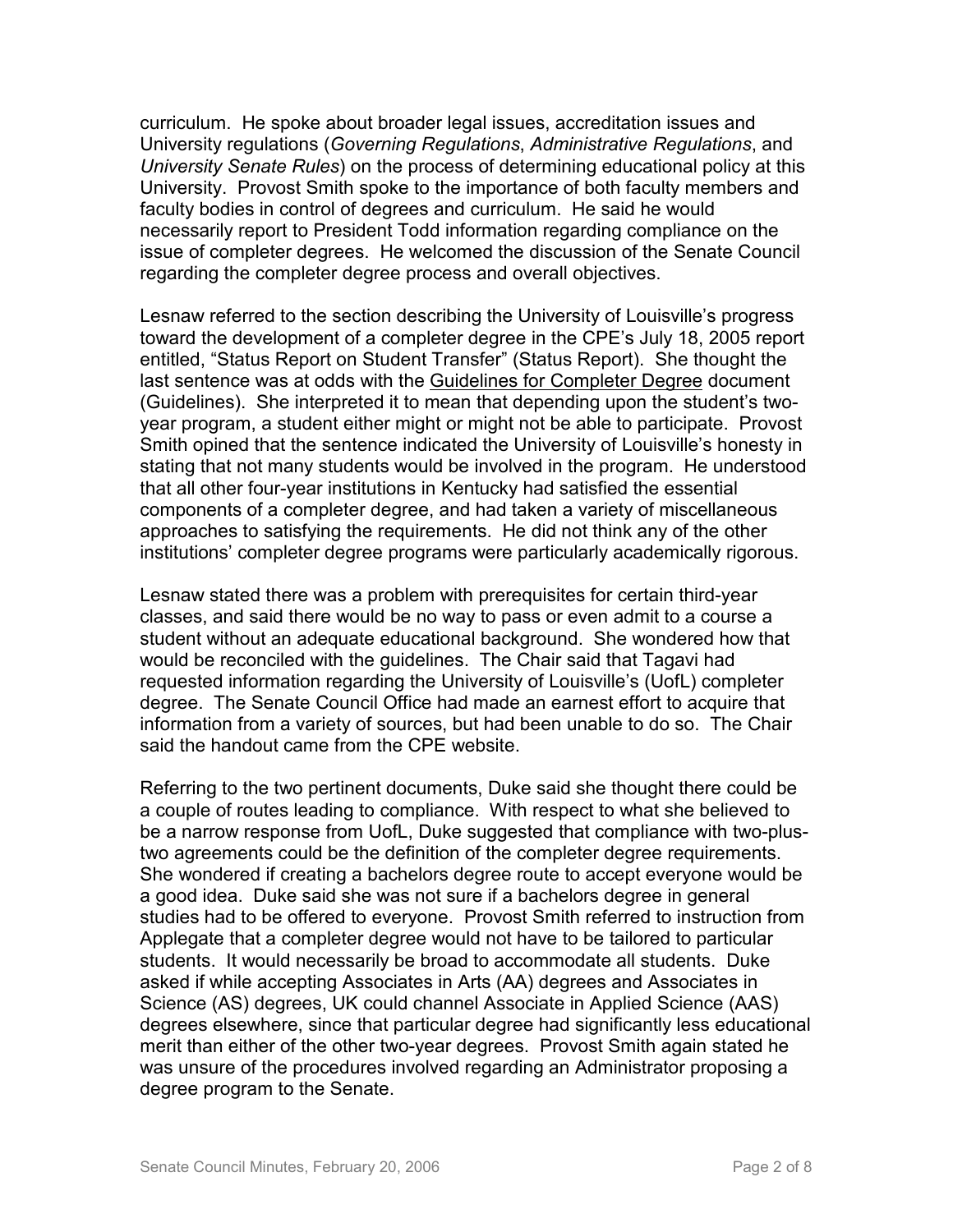In response to a request by the Chair, Liaison Greissman shared that in years past, a General Studies Program had been housed in the College of Arts & Sciences (A&S). The program was discontinued, and Greissman opined that A&S faculty would not be likely to support any similar programs. Thelin wondered if the Independent Study Program (ISP) could house a completer degree program. Greissman replied that ISP was not an academic unit, and would therefore also be unable to present a proposal for a completer degree.

Tagavi stated that due in part to UK's few available technology degrees, it would be more difficult for UK to create a completer degree that would mesh neatly with existing programs. He noted Eastern Kentucky University (EKU) required 128 hours of credit for a completer degree. Grossman asked about admissions standards—i.e., if students would automatically be accepted in a completer degree program. Baxter stated that transfer students with more than 24 or 28 credit hours are currently accepted at UK, as long as the student carried a GPA of 2.0 or better, and was in good standing at their originating institution. Grossman asked about a transfer student following all UK regulations, including those of the University Studies Program (USP). Greissman replied that the transfer agreement states that if the general education component is completed at the originating institution, the transfer student does not have to enroll in UK's USP courses. He said that A&S defined a foreign language as a graduation requirement, and not a general education requirement. Grossman asked if the Bluegrass Community and Technical College (BCTC) had a general studies requirement. Provost Smith stated that there are specific courses which satisfy the general education requirements.

Grossman stated that the Senate could accept a program from an administrator, so long as the program was approved by faculty, and suggested Provost Smith could find a faculty group to sponsor a completer degree proposal. He said that Provost Smith could originate the idea, and request the faculty body move it forward. Hobson said that unless changes had been introduced recently, a student could be enrolled at a community college to receive an AAS with a very low ACT score, since remedial courses could allow the student entrance to the program.

In response to Greissman, Provost Smith stated UK's completer program would need to accommodate all three KCTCS degree programs. Randall asked if the CPE would accept provisions on the acceptance of a transferring student's 60 credit hours. Provost Smith stated that one option would be to petition the CPE for an exemption to the requirement, which would require considerable justification and might or might not be granted. He indicated it would not likely be supported by the CPE. Randall said it would be logical to ask that the transferred credits be at least somewhat relevant to UK's programs, to maintain UK's standards. Provost Smith replied that the CPE was flat, and that in seeking uniformity treated all four-year institutions in Kentucky the same.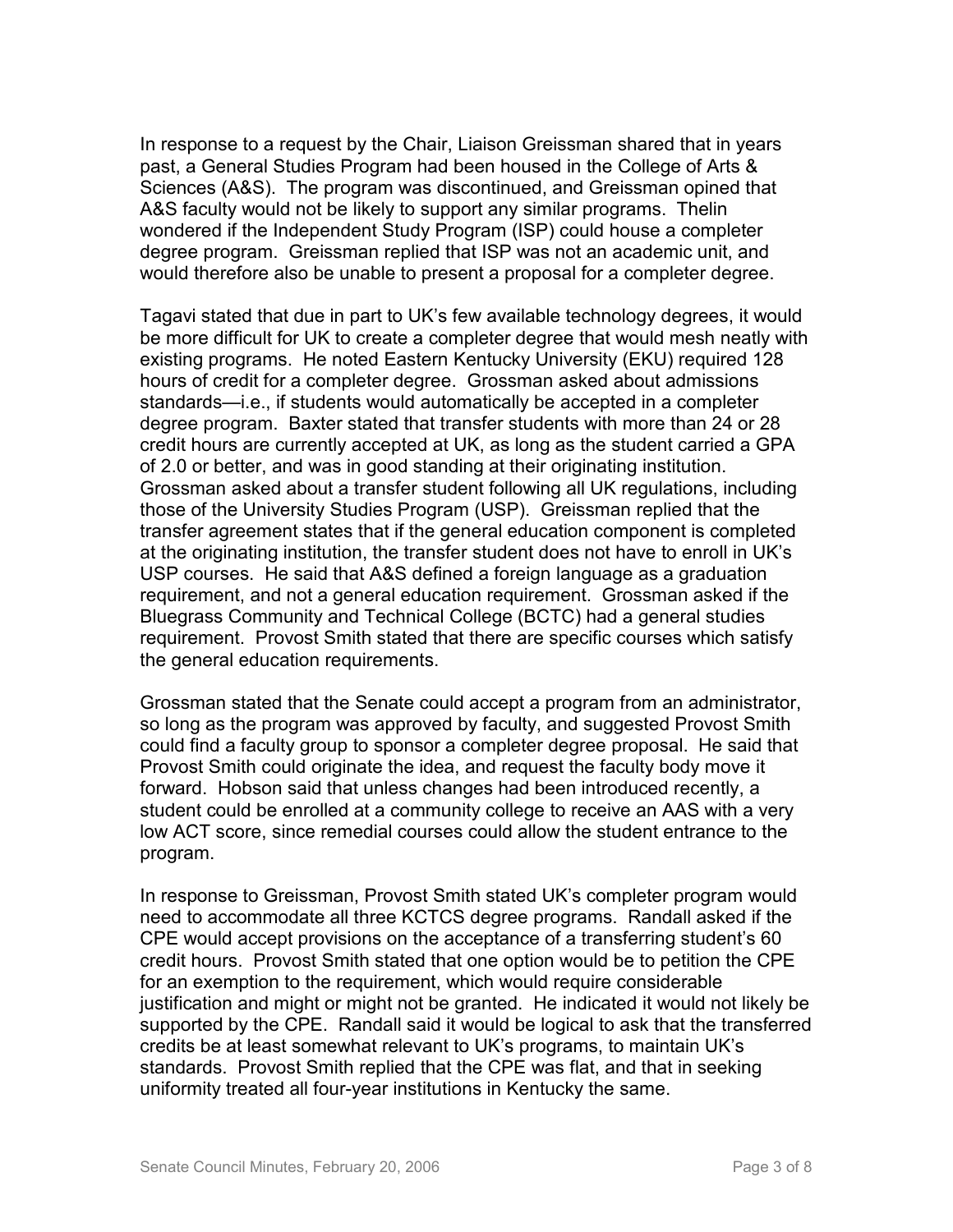Duke stated that the same legislature that put pressure on the CPE to enact this completer degree program was also the same legislature that desired Top 20 status for UK, and that those two goals seem to be at odds. She suggested UK indicate a desire to admit every qualified individual, and express global acceptance of the concept while stating that only those who qualified and were in compatible programs at their originating institutions would be admitted. Lesnaw agreed with Duke's positive-attitude approach and said it was one issue to allow admission to anyone and truly strive for uniformity in education, but another issue altogether to ensure students were able to complete the work. She was concerned that some transfer students in a completer degree program would not be able to succeed.

Tagavi suggested Provost Smith inquire of A&S if that college's faculty would agree to support a completer degree, so long as the required hours totaled 68, and not 60. Provost Smith indicated he had already made a similar request, but could do so again. Grossman reiterated that as long as the faculty of a unit at least minimally supported the proposal, Provost Smith could be the originator. Baxter expressed unease with admissions to the completer degree requiring UK to accept any course offered by KCTCS as part of the 60 hours transferring to UK. He was concerned that the courses offered through KCTCS might not adhere to the same educational standards as UK's courses. He wondered about utilizing Evening and Weekend Programs (EWP). Jones stated EWP was not an educational unit. Discussion regarding other four-year institutions' completer degrees took place. In response to Duke, Provost Smith stated that UK's twoplus-two degrees would not qualify as completer degrees. He spoke to the importance of UK's many efforts to increase access for transfer students, but said the completer degree was an entirely separate issue.

Jones objected to text in the letter to Applegate that referred to the faculty's right to set educational policy as a hurdle to overcome. Provost Smith stated that the responsibility of faculty to determine educational policy was certainly a challenge in attempting to create a completer degree, but apologized for the unfortunate interpretation.

Grossman suggested Applegate be invited to speak to the Senate Council on the issue, since the completer degree would necessarily have to be approved by the faculty, represented through the Senate Council and the University Senate.

The Chair stated that the types of issues Baxter raised with regard to approving coursework were best articulated by faculty, and not a member of the Administration. He believed it would be a challenging exercise for a faculty body to design a course of study for the many completer degree students who would not have fulfilled UK's basic skills requirements, and felt no educational unit would want to approve such a degree. Referring to Applegate's previous employment at UK and his service as Senate Council Chair, he said it would be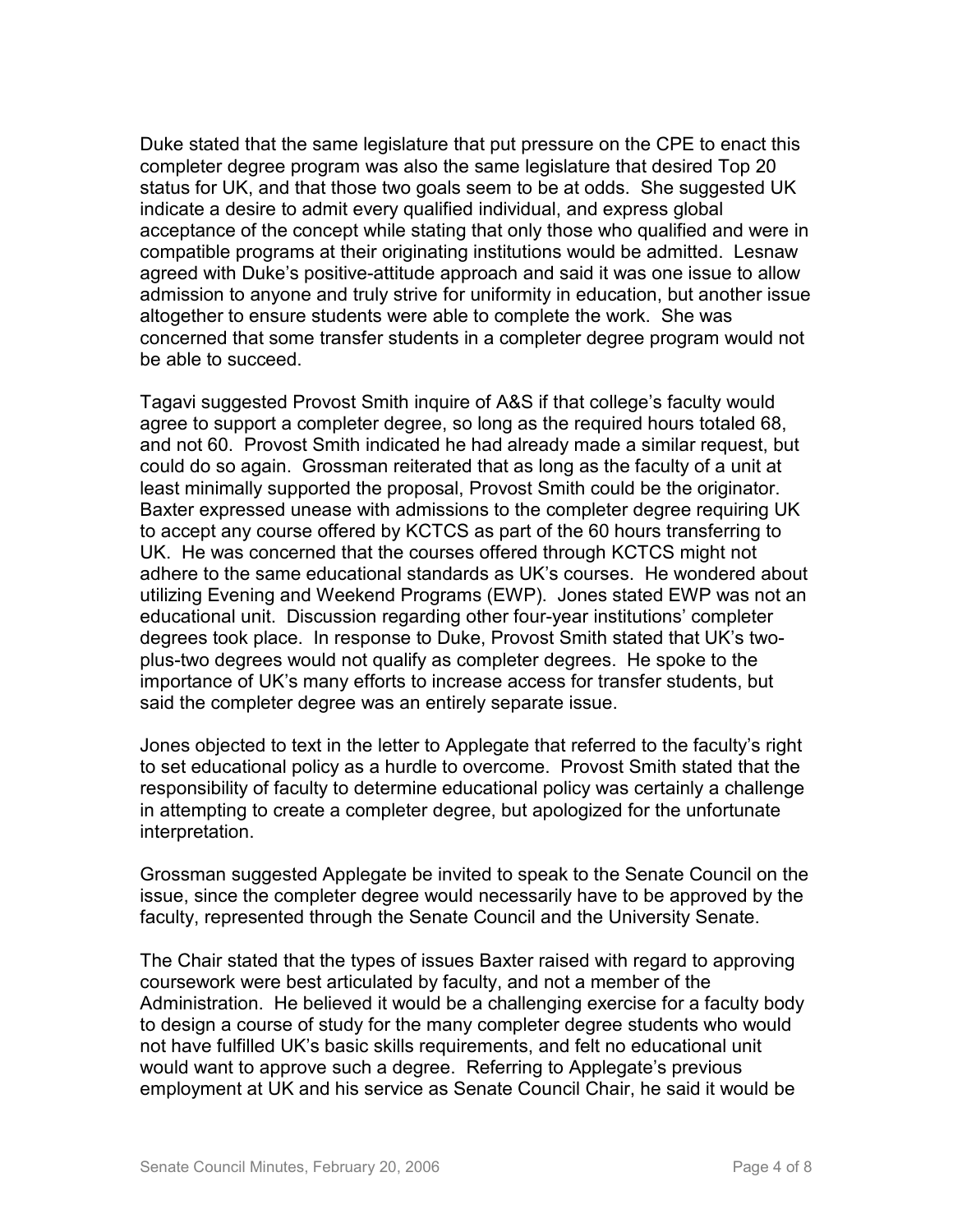an appropriate forum in which to request Applegate's attendance to address the issues surrounding completer degrees.

Greissman stated that the A&S General Studies Program had been ended due to a lack of integrity. He said that a degree without true educational substance would not serve a student well; it would be incumbent upon Applegate to show its academic integrity and marketability. The A&S General Studies Program had not been marketable, nor did it have degree integrity.

The Chair wondered what Applegate thought would be the minimum UK need to offer, in light of the diversity among regional universities and UofL. He confessed he was unsure of which issue subsumed the other. UK had approached transferability in very good faith, which was obvious. The Chair believed the completer degrees to be a separate issue from transferability, but still thought the issues raised were all very legitimate questions.

There followed a brief discussion regarding the organizational structure of the CPE. Duke said that there could be a lack of knowledge on the part of the Board of CPE, and that it could be a legitimate attempt at educating the population. Referring to UK being at least a year behind the other public universities in developing completer degrees, Randall asked what penalties UK could expect. Provost Smith said the CPE could not take away funding, but it could remove its approval of curricular programs.

Provost Smith suggested the first step could be to meet with Applegate and a few of the CPE staff members working with academic officers. He mentioned that the student representative to the CPE, Ryan Quarles, was a UK student. He thought a meeting with Applegate could offer insight into how UK could reasonably meet the requirements for a completer degree. Lesnaw stated that student success was the magic phrase and was the paramount concern. She wondered to what extent the CPE was requiring the community colleges to work with UK [regarding coursework standards] to ensure students would receive a foundation, which would promote success and a seamless transition. She stated that was more important than lowering the degree requirements to allow for integration with a two-year degree. Lesnaw ended by saying that no one was opposed to a seamless transition or to Kentucky students receiving a four-year degree, but she wondered what the value of a completer degree would be.

Provost Smith agreed with Lesnaw about student success, and said it was not in the interest of students to be misled about the educational requirements for a four-year degree at UK. He stated he believed he could defend the University's position against immediate implementation of completer degrees, yet agreed with Duke's argument of embracing the overall goal and being positive. He said the current two-plus-two agreements with KCTCS were positive but required compromises and wondered to what extent UK was willing to compromise on the issue of completer degrees.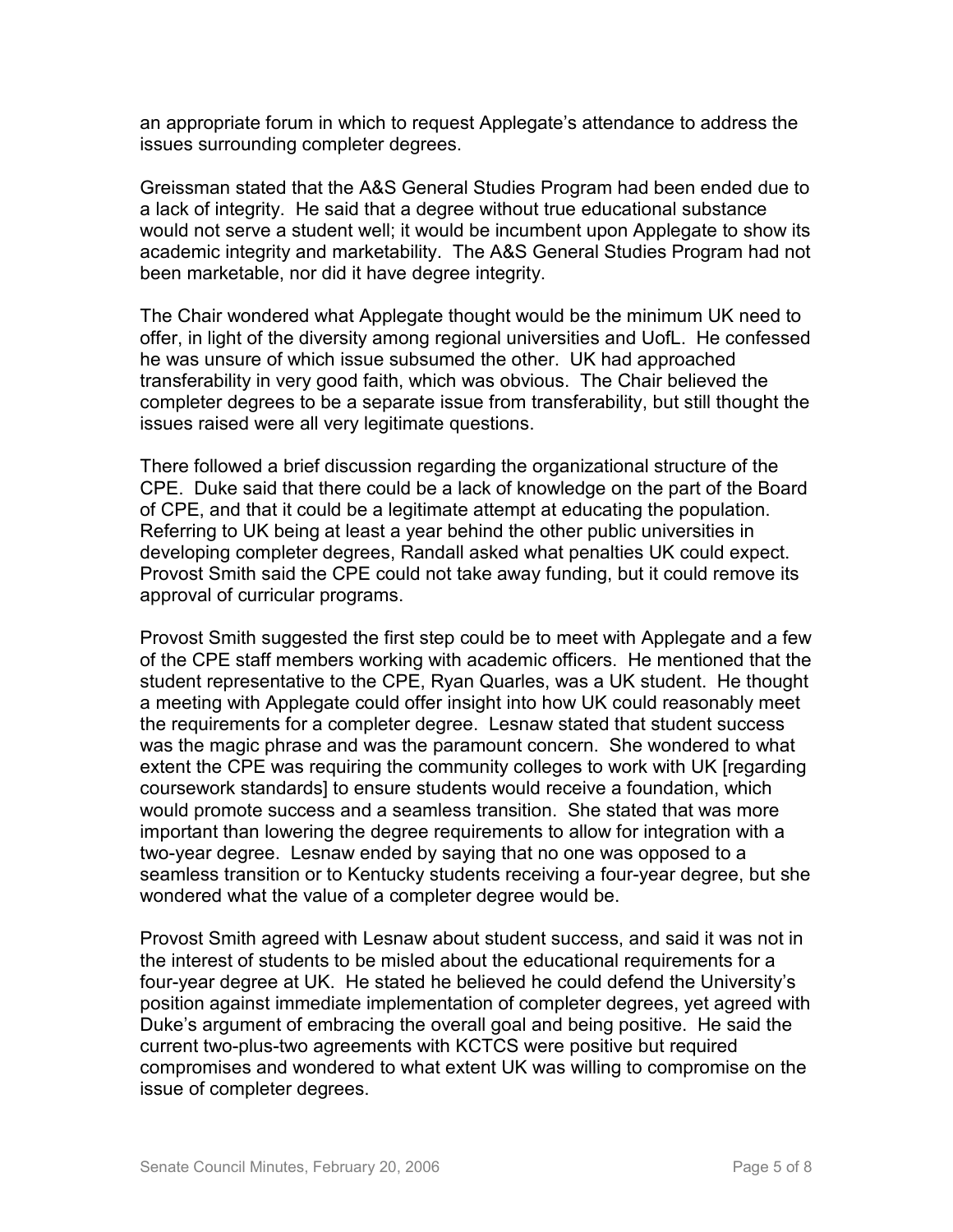Grossman **moved** that President Todd, as Chair of the University Senate, be asked to invite Applegate to discuss the issue with the Senate Council. Tagavi did not think UK would be allowed to insinuate that it was better than other public institutions. Provost Smith replied that UK was different from other institutions, partially due to UK's different education population, and that population's different career goals. Grossman added that another difference was that at UK, faculty members were responsible for deciding curriculum. Jones **seconded**. Duke asked if it might be seen as a summons and make individuals more defensive, instead of a friendly discussion.

The Chair opined that the Senate Council Chair should issue the request. He said he had gathered enough sentiment from Council members to frame the invitation. He said the completer degree was a matter of academic policy and the Senate Council was an appropriate place for such discussions. Provost Smith agreed with the Chair. Grossman accepted as a **friendly amendment** the suggestion to request the Chair invite Applegate. A **vote** was taken on the **motion** to request the Chair invite the Council on Postsecondary Education's Vice President for Academic Affairs, James Applegate to a future Senate Council meeting to discuss completer degrees. The motion **passed** unanimously.

Randall requested basic information about completer degrees be available for the meeting at which Applegate attended.

## 3. Academic Calendars

The Chair said the calendars under consideration were the most updated ones received. He said the latest version responded to the spirit of concerns raised at the previous review. He asked if Council members had noted any continuing or new problems. Tagavi noted the version date on the calendars was the same as the previous version. The Chair said it was likely an oversight and that the 2006 – 2007 Academic Calendar in the handout was revised. Tagavi **moved** to approve: the 2006 – 2007 Calendar; the 2008 – 2009 Tentative Calendar; the 2006 – 2007 Law Calendar; the 2008 – 2009 Law Calendar, Tentative; the 2006 – 2007 Medicine Calendar; the 2007 – 2008 Medicine Calendar, Tentative; and the 2006 – 2009 Dentistry Calendar. Lesnaw **seconded**. In response to Hobson, the Chair explained that the agenda item was separate from the Ad Hoc Calendar Committee. The motion **passed** unanimously.

4. Education of University Community About New Academic Offenses Policy The Chair said he was open to suggestions regarding the next phase, that of educating the University community on the changes to the academic offenses policy.

In response to a request from Grossman regarding the process by which the Academic Offenses Ad Hoc Committee would be dissolved, University Senate Rules and Elections Committee Chair Jones said that *Senate Rules* currently in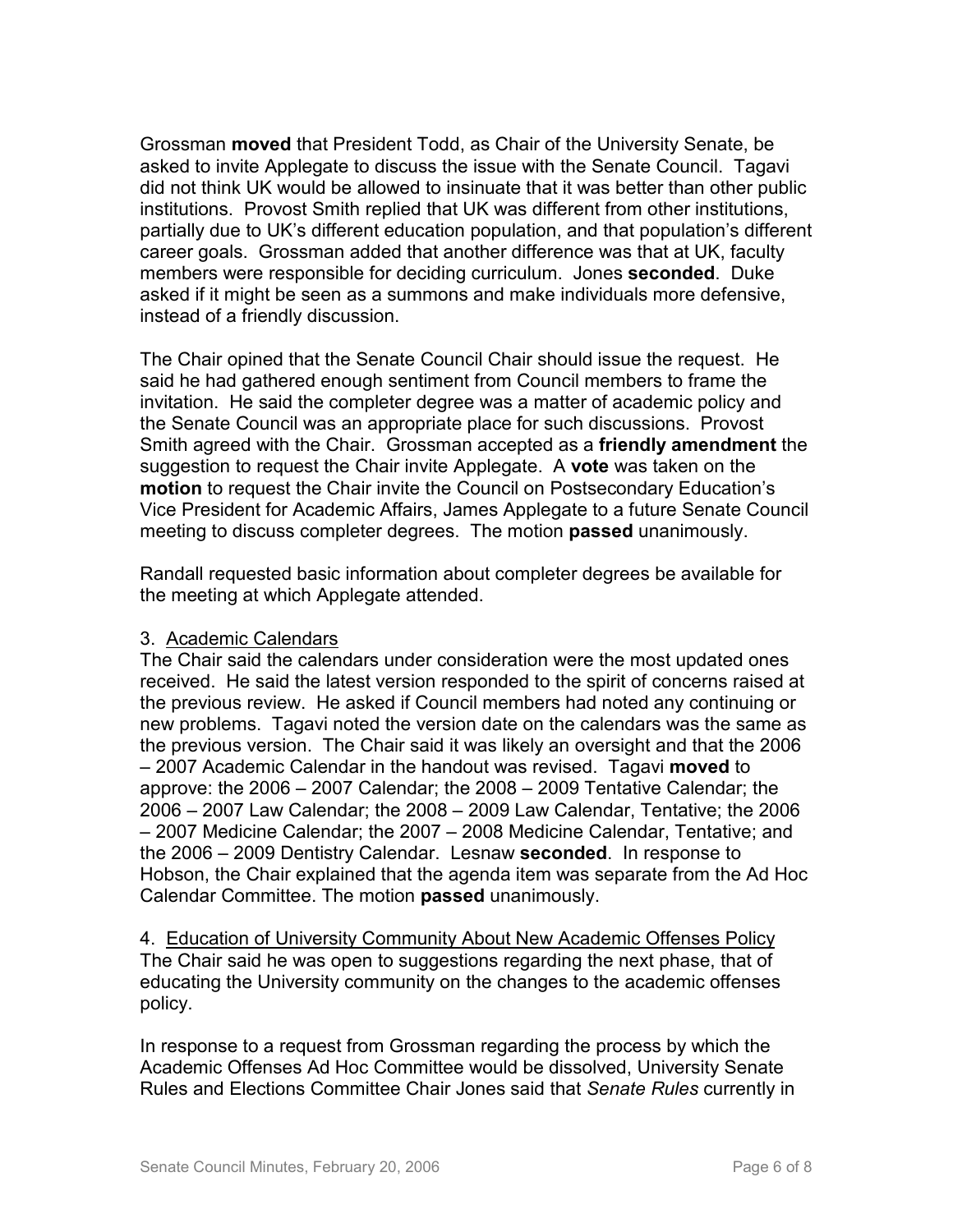effect address the end of an ad hoc committee, so no motion was necessary to dissolve.

Tagavi offered a handout ("A Campus-Wide Education Campaign: *The new academic offenses policy*") which consisted of a timeline on the first page, and a memo to academic deans on the second page. He said he was on the agenda for the Provost's Council meeting in March, but that Grossman would be unable to attend. He reported that he had asked University Appeals Board Hearing Officer Joe Fink to help him and Grossman in the process of educating individuals about the new policy, which would be coordinated by Tagavi as the Academic Ombud, through the Academic Ombud's Office. Tagavi requested input from Senate Council members, and stated he would also request input from deans at the Provosts' Council meeting. Grossman expressed concern that much of the educational process would be taking place over the summer, when many faculty would be away. Tagavi said he would ask the deans if there would be sufficient faculty personnel available during the summer to continue the educational process at that time. Both he and Grossman agreed it was most important for department chairs to be well educated on the new policy. Grossman suggested the deans be urged to have the education process done prior to the summer break, stating many faculty would be gone over the summer.

Baxter asked if there was a deadline to having the new policy incorporated into the Code of Student Conduct. In response to Greissman's statement that the policy was available online, Baxter said there was still likely a deadline for submission of new materials. Tagavi said he would check into any deadline dates for that student document. He also said he would send out information regarding the new policy in his regular end-of-semester mass email. Both Grossman and the Chair suggested leaving out the academic offenses policy of that email, and sending out an email that was separate and dedicated to the changed policy. Duke urged Tagavi to not try to explain all the differences, but merely state that there were significant changes, and direct individuals to a pertinent web site for all the information. Grossman stated all the documents were available through the Academic Offenses web page, and at least the first four documents there should be available to the University community, via the Ombud's page.

Duke wondered about the best way to alert students to the changes. Tagavi said he had received a call from the Kentucky Kernel about the issue, and had done one interview. He said he asked them to do another article very early in the Fall 2006 semester, too. Hobson suggested making the Academic Integrity session of UK 101 mandatory, and make use of departmental open houses in which new and returning students are present. She also suggested using Kentucky Welcome. To minimize the amount of time Tagavi would spend offering instruction in UK 101, Hobson suggested Tagavi train peer counselors, who could then deliver the presentation to students.